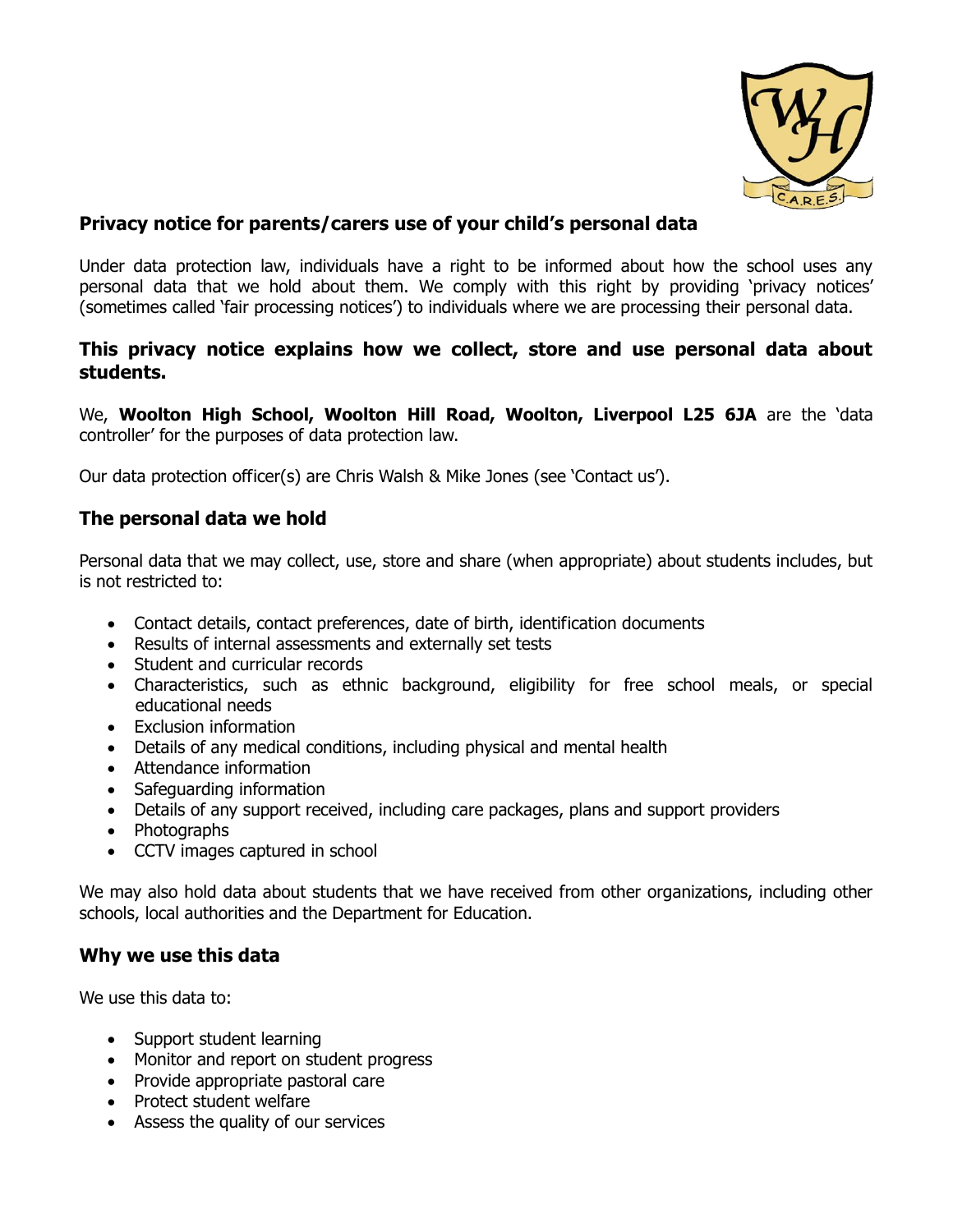- Administer admissions waiting lists
- Carry out research
- Comply with the law regarding data sharing

## **Our legal basis for using this data**

We only collect and use students' personal data when the law allows us to. Most commonly, we process it where:

- We need to comply with a legal obligation
- We need it to perform an official task in the public interest
- Less commonly, we may also process students' personal data in situations where:
- We have obtained consent to use it in a certain way
- We need to protect the individual's vital interests (or someone else's interests)

Where we have obtained consent to use students' personal data, this consent can be withdrawn at any time. We will make this clear when we ask for consent, and explain how consent can be withdrawn.

Some of the reasons listed above for collecting and using students' personal data overlap, and there may be several grounds which justify our use of this data.

## **Collecting this information**

While the majority of information we collect about students is mandatory, there is some information that can be provided voluntarily.

Whenever we seek to collect information from you or your child, we make it clear whether providing it is mandatory or optional. If it is mandatory, we will explain the possible consequences of not complying.

### **How we store this data**

We keep personal information about students while they are attending our school. We may also keep it beyond their attendance at our school if this is necessary in order to comply with our legal obligations. We keep information about students in line with the Information and Records Management Society's guidance.

# **Data sharing**

We do not share information about students with any third party without consent unless the law and our policies allow us to do so.

We do not share any of this data with any other organization without your permission, except where the law requires it. We are required to provide student data to central government through the Department for Education and the Education Funding Agency. Where it is necessary to protect a child, the school will also share data with the Local Authority Children's Social Services, medical professional and/or the Police. We will share information with the local authority to check eligibility for free school meals.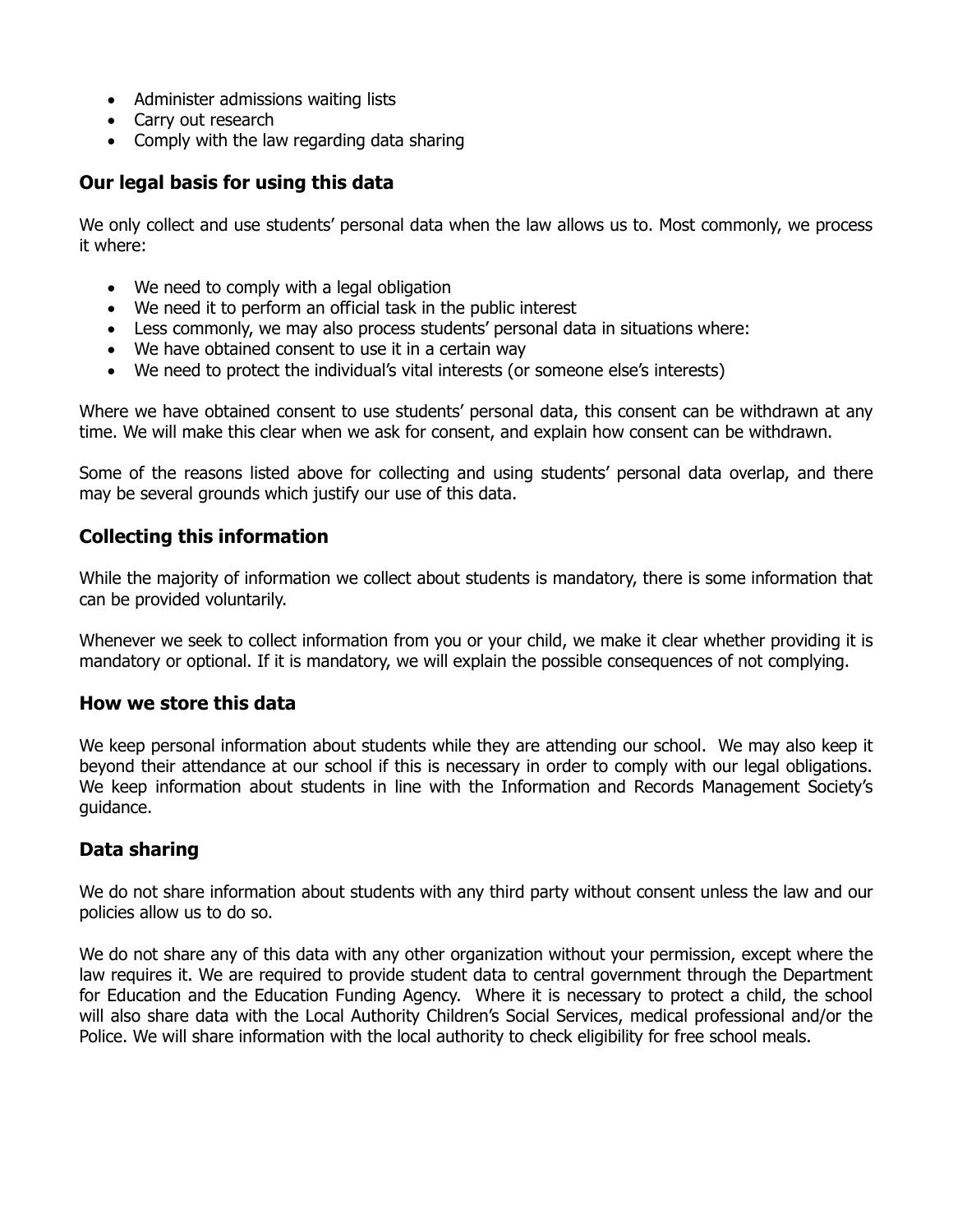#### **National Student Database**

We are required to provide information about students to the Department for Education as part of statutory data collections such as the school census.

Some of this information is then stored in the National Student Database (NPD), which is owned and managed by the Department and provides evidence on school performance to inform research.

The database is held electronically so it can easily be turned into statistics. The information is securely collected from a range of sources including schools, local authorities and exam boards.

The Department for Education may share information from the NPD with other organizations' which promote children's education or wellbeing in England. Such organizations' must agree to strict terms and conditions about how they will use the data.

For more information, see the Department's webpage on how it collects and shares research data.

You can also contact the Department for Education with any further questions about the NPD.

#### **Youth support services**

Once our students reach the age of 13, we are legally required to pass on certain information about them to Liverpool City Council as it has legal responsibilities regarding the education or training of 13-19 year-olds.

This information enables it to provide youth support services, post-16 education and training services, and careers advisers.

Parents/carers, or students once aged 16 or over, can contact our data protection officer to request that we only pass the individual's name, address and date of birth to Liverpool City Council.

#### **Transferring data internationally**

Where we transfer personal data to a country or territory outside the European Economic Area, we will do so in accordance with data protection law.

Parents and students' rights regarding personal data

Individuals have a right to make a 'subject access request' to gain access to personal information that the school holds about them.

Parents/carers can make a request with respect to their child's data where the child is not considered mature enough to understand their rights over their own data (usually under the age of 12), or where the child has provided consent.

If you make a subject access request, and if we do hold information about you or your child, we will:

- Give you a description of it
- Tell you why we are holding and processing it, and how long we will keep it for
- Explain where we got it from, if not from you or your child